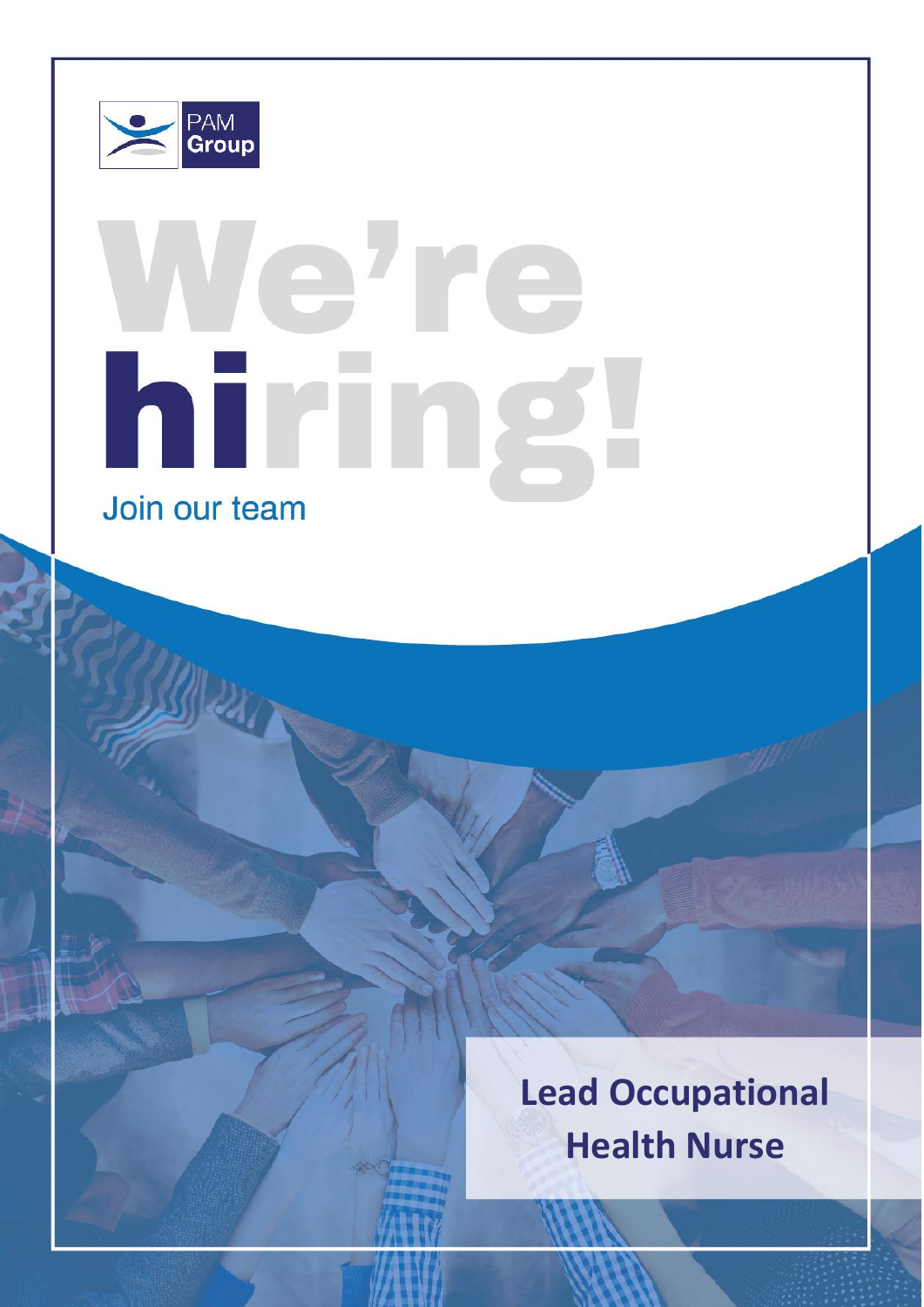

#### **Overview**

Lead Occupational Health Nurse Location:- Birmingham Clinic Competitive Salary and Excellent Company Benefits Full Time

### **About Us**

PAM Group is a highly experienced Health and Wellbeing Specialist providing services to more than 450,000 employees across the UK in both the public and private sector. PAM Group is recruiting for growth. We have an exciting business plan and we are looking to recruit professional, talented and committed Occupational Health professionals from a variety of disciplines to join our business to help us achieve our growth plans with new and existing clients in our portfolio.

We'd like to talk to interested Occupational Health professionals about opportunities to join PAM Group and be part of our continuing success story.

#### **Role**

PAM has a diverse client portfolio including several NHS contracts. Joining us as an Lead Occupational Health Nurse you'll lead a small team of Occupational Health Nurses in our Birmingham Clinic providing support, guidance and development for the PAM Ways of working . You would work mainly in PAM Clinics, but may also be required to undertake clinics on client sites as and when required. PAM provides an interesting and stimulating work environment, with a focus on development and training led by our PAM Academy. You'll gain a good understanding of how an OH provider operates both in the public and private sectors and be supported to pursue a career in OH if this is of interest to you. You'll become part of a thriving community of OHNs within our business who provide an invaluable contribution to the business.

As an Lead Occupational Health Nurse you will provide compressive health screening covering

- ❖ Pre-employment Health Screening
- ❖ Medical examination for screening purposes
- ❖ Immunisation, Vaccinations and Phlebotomy
- ❖ BMI and lifestyle assessment
- ❖ Drug and alcohol screening
- ❖ Audiometric screening
- ❖ Lung function screening
- ❖ Vision screening

Your continuing professional development is really important to us, our in-house PAM Academy provides opportunities to learn and grow and we have a strong track record of investing in a wide range of qualifications and education programmes to help you further your career with us.

If you're looking for your next career move and are wanting to work with a rewarding company, please get in touch with our Recruitment department for a confidential chat about joining the PAM Team. [Recruitment@pamgroup.co.uk](mailto:Recruitment@pamgroup.co.uk)